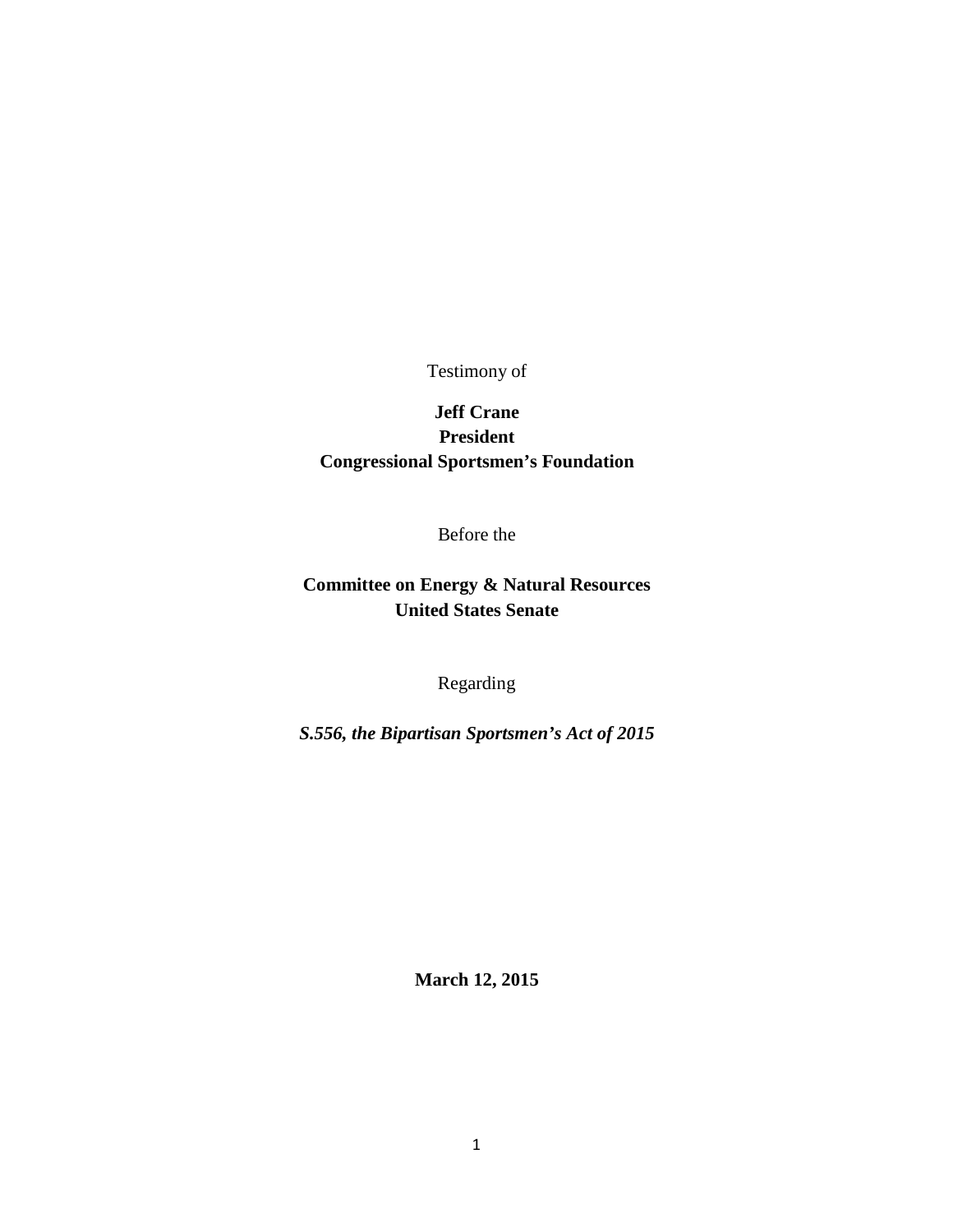Good morning Madam Chairwoman, Senator Cantwell and members of the Committee. My name is Jeff Crane, and for the past decade I have served as the President of the Congressional Sportsmen's Foundation (CSF). Established in 1989, CSF works with the bipartisan Congressional Sportsmen's Caucus (CSC), the largest, most active caucus on Capitol Hill. With nearly 300 Members of Congress from both the House and Senate, current Senate CSC Co-Chairs are Senator Jim Risch (R-ID) and Senator Joe Manchin (D-WV), and Vice-Chairs are Senator Deb Fischer (R-NE) and Senator Heidi Heitkamp (D-ND).

Ten years ago, CSF extended the legislative network from Washington, DC to states across the country, establishing the bipartisan National Assembly of Sportsmen's Caucuses, which today is made up of 45 state legislative caucuses, and includes over 2,000 legislators. Five years ago, CSF established a bipartisan Governors Sportsmen's Caucus, which today includes 28 Governors and one Lieutenant Governor. Together, this collective force of bipartisan elected officials work to protect and advance hunting, angling, recreational shooting and trapping for the 37 million sportsmen and women who spend \$90 billion annually on our outdoor pursuits.

As a lifelong conservationist and outdoorsman, who was taught to hunt and fish by my father and grandfather, I am passing this heritage along to my three daughters. From my early days of boy scouting, where I achieved the rank of Eagle Scout, to leading safaris in Southern Africa as a professional hunting guide, my love of nature and respect for the great outdoors defines who I am as a person. When I had the opportunity to join CSF in 2002, and thereby combine this passion with my professional background in the policy arena, I knew I found my life's calling.

In my professional life in the conservation policy arena, I am the only person to sit on both the sport fishing and hunting federal advisory committees (FACA); the Sport Fishing and Boating Partnership Council and the Wildlife and Hunting Heritage Conservation Council, respectively. Originally appointed to these FACA councils during the Bush Administration, I have been subsequently reappointed to each during the Obama Administration. I am a past Chairman of the American Wildlife Conservation Partners, a board member of the Council to Advance Hunting and the Shooting Sports, a panelist on the Blue Ribbon Panel on Sustaining America's Diverse Fish & Wildlife Resources, am involved in numerous national hunting and fishing conservation groups, and am a professional member of the Boone & Crockett Club, the oldest conservation club in America, founded by Theodore Roosevelt in 1887.

Taking a moment to put things into historical perspective, the idea of conservation in America began with members of the sportsmen's community, who introduced game laws and programs to protect natural resources - leading to the creation of state and federal fish and wildlife agencies. Nearly 80 years ago, the hunting community led the charge for the passage of the Federal Aid in Wildlife Restoration Act (Pittman-Robertson Act) which redirected excise taxes on firearms and ammunition to a dedicated fund to be used specifically for conservation purposes. Further, revenue from sportsmen's licenses was also permanently linked to conservation, laying the foundation for what is now the uniquely American System of Conservation Funding, a "user pays - public benefits" program that is the financial backbone of the most successful conservation model in the world. Through time, this System has expanded and now includes the fishing and boating communities - with the passage of the Federal Aid in Sportfish Restoration Act (also known as the Dingell-Johnson Act, and the subsequent Wallop-Breaux Amendment) as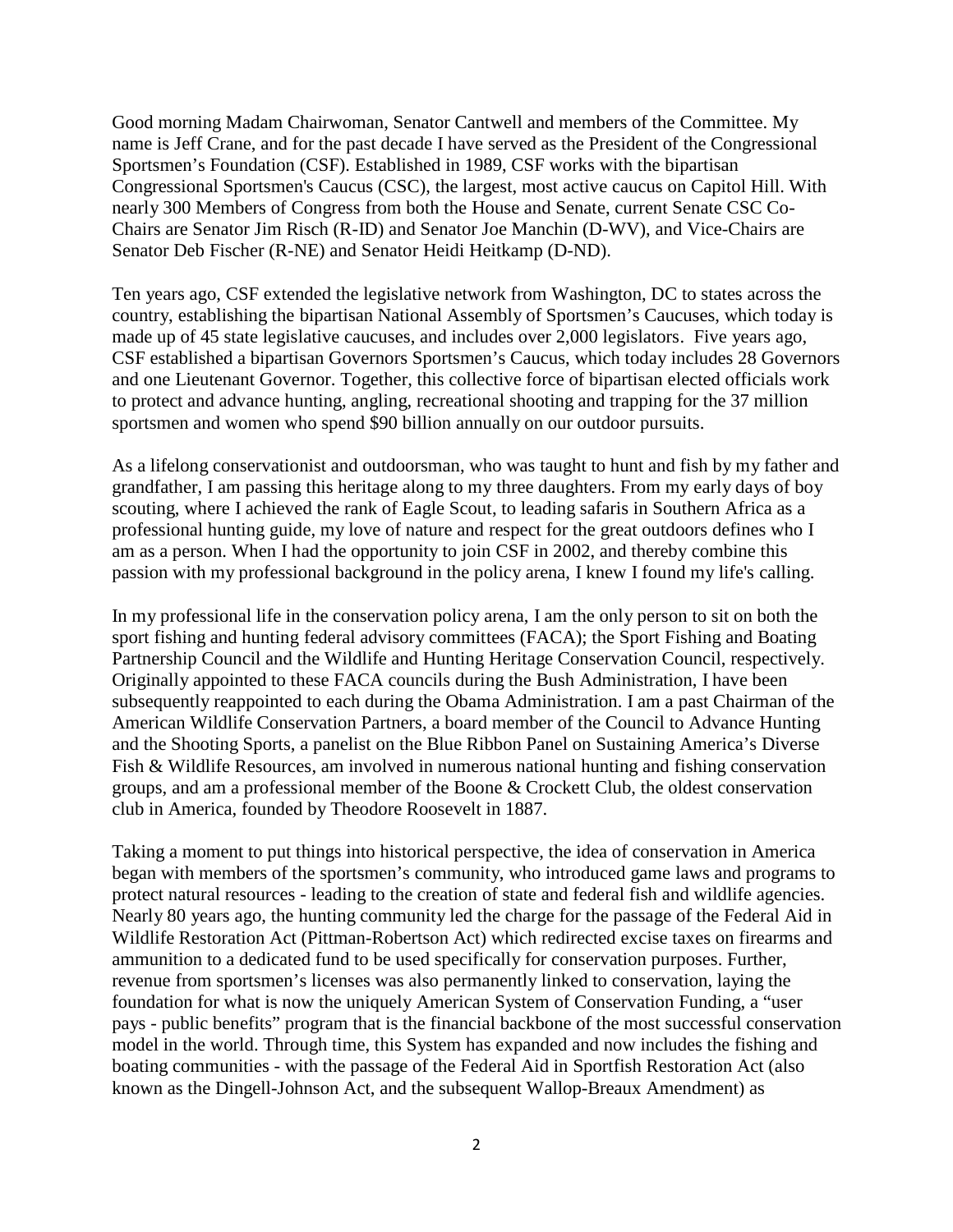well as the archery community. The funds collected through these programs, totaling over \$16 billion, plus millions of dollars annually in license and permit fees, are the lifeblood of state fish and wildlife agencies – the primary managers of our nation's fish and wildlife resources. These critical conservation dollars fund a variety of efforts including: enhanced fish and wildlife habitat and populations, recreational access to public and private lands, shooting ranges and boat access facilities, wetlands protection and its associated water filtration and flood retention functions, and improved soil and water conservation - all which benefit the American public.

Conservation is critically important to hunters, anglers, boaters, and shooters alike. The term 'conservation,' as understood by the sportsmen's community, can be traced back to Gifford Pinchot of the U.S. Forest Service. Pinchot defined conservation as the "wise use of the Earth and its resources for the lasting good of men." Along with the use of a resource comes the responsibility of careful resource management. America's sportsmen and women are the original conservationists, who exemplify the laudable definition of conservation advanced by Pinchot, and remain dedicated to the stewardship of our natural resources. As part of my statement, I would like to include a February 26, 2015 letter from virtually every national hunting and fishing conservation organization supporting S. 405, the expanded Bipartisan Sportsmen's Act, containing provisions that fall under both the jurisdiction of the Environment and Public Works Committee and this Committee.

The title, "Bipartisan Sportsmen's Act," is in itself indicative of the fact that conservation, hunting, recreational fishing and shooting, and our outdoor traditions are not defined by or constrained to any partisan label. We are sportsmen and women because we love and care for America's great outdoors, regardless of political affiliation, race, religion, gender, or socioeconomic standing. In a city all too often characterized by partisan rancor, S. 405 already has 18 cosponsors, equally divided between Republicans and Democrats. In the 113th Congress, a nearly identical Senate bill had 46 bipartisan cosponsors. In the House of Representatives, similar sportsmen's packages were passed with strong bipartisan support in both the 112th and 113th Congresses. It is now time to pass the Bipartisan Sportsmen's Act of 2015.

The overarching purpose behind this bill is quite simply to ensure access and opportunity for hunters, shooters and anglers. According to polling, the number one reason that we lose hunters and anglers is, 'not enough access to quality places to hunt or fish.' With an ever increasing population and urban/suburban sprawl, it is imperative that access and opportunity are protected and even enhanced for future generations. In an effort to get our younger generations off the couch and out from behind the computer, recreational access to our national treasures of public lands and waters is imperative. Where this access does currently exist, let's entrench it and provide certainty that it will always be there. Where it doesn't, let's ask why, and if reasonable and feasible, let's look at solutions to make it more accessible. After all, these are public assets owned by the American people that were established for multiple use, including low impact recreational uses like hunting and fishing.

It is also worth noting that unlike some other outdoor recreational activities, hunting and shooting, in particular, are under constant siege by well-funded, politically and legally active, extremists groups that are intent on using whatever means to put an end to the traditions we cherish. Through the use of frivolous lawsuits and judicial action, the anti-use and animal rights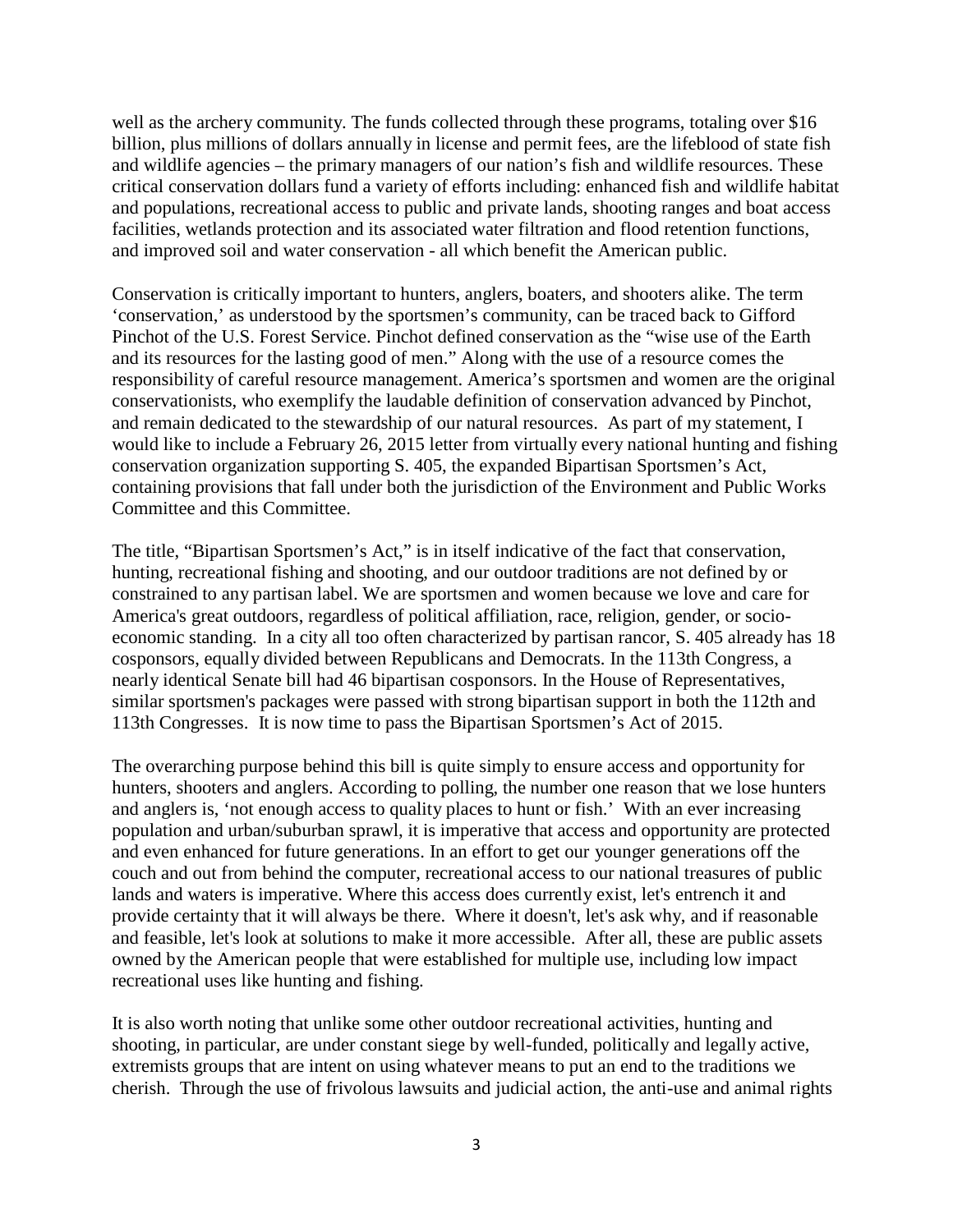extremists are using the courts instead of relying on science-based wildlife management to achieve their radical anti-hunting/fishing agenda. Legal challenges to the application of the statutory and administrative policies that guide federal land management and conservation are effectively tying the hands of the public land managers and state wildlife officials, which in turn, deny access and opportunity.

The provisions in this legislation attempt to address many of these issues and should provide certainty that our sportsmen's heritage will be protected into the future. Specifically, CSF's comments on each provision of S. 556 are:

## **Sec. 101 – Recreational fishing, hunting, and recreational shooting on Federal public land**

CSF strongly supports Section 101 which would ensure that Bureau of Land Management (BLM) and Forest Service (FS) lands are "open to fishing, hunting and shooting until closed" by specific agency action. Specifically Section 101: (1) clarifies and gives permanency to existing practices; (2) forestalls unnecessary litigation challenges to these traditional activities by antihunting and fishing interests; (3) creates greater administrative efficiency and reduced agency expense; and (4) follows a successful 35 year model governing lands in Alaska.

When discretionary agency action is necessary to continue fishing and hunting, each such action is also subject to judicial challenge per the Administrative Procedure Act (APA). By prescribing that public lands are open as a matter of law, no discretionary agency action is necessary to continue these activities.

Fortunately, for now, the vast bulk of BLM and FS lands are open to hunting and recreational fishing and shooting. However, the status quo is beginning to change in the face of pressure from anti-fishing/hunting interests. This trend reared its head in the Huron-Manistee National Forest in Michigan when the U.S. Court of Appeals for the Sixth Circuit ruled that the Forest Service could not simply keep the Forest land open to hunting (as had occurred from the creation of the Forest Service unit), but had to consider closing it to protect the aesthetic sensibilities of nonhunters from hearing occasional gunshots. Part of the problem was that nothing in the Forest statutes prescribed the continuation of hunting. The sporting community expects many more comparable lawsuits unless Congress acts to forestall such litigation.

Administrative appeals using the Forest Service appeals process or the Interior Board of Land Appeals for BLM action are also likely to increase if existing law remains unchanged. Not only does each such appeal put fishing and hunting at risk but the costs to the agencies will continue to mount. Absent Congressional prescription that fishing and hunting are allowed, substantial resources and time will be committed to administrative procedures to maintain the status quo (i.e.; continued fishing and hunting on BLM and FS lands).

In 1980 Congress enacted the Alaska National Interest Lands Conservation Act (ANILCA). ANILCA mandated that certain parks, National Preserves, Monuments, Refuges, and Wilderness Areas be open to fishing and hunting subject to administrative closures/restrictions adopted by the National Parks Service (NPS) or the US Fish and Wildlife Service (FWS). This approach has worked well for over three decades, creating a valuable model for minimizing agency costs, and protecting fishing and hunting on other public lands. All of these ANILCA lands are statutorily open to access by airplane, motorboat and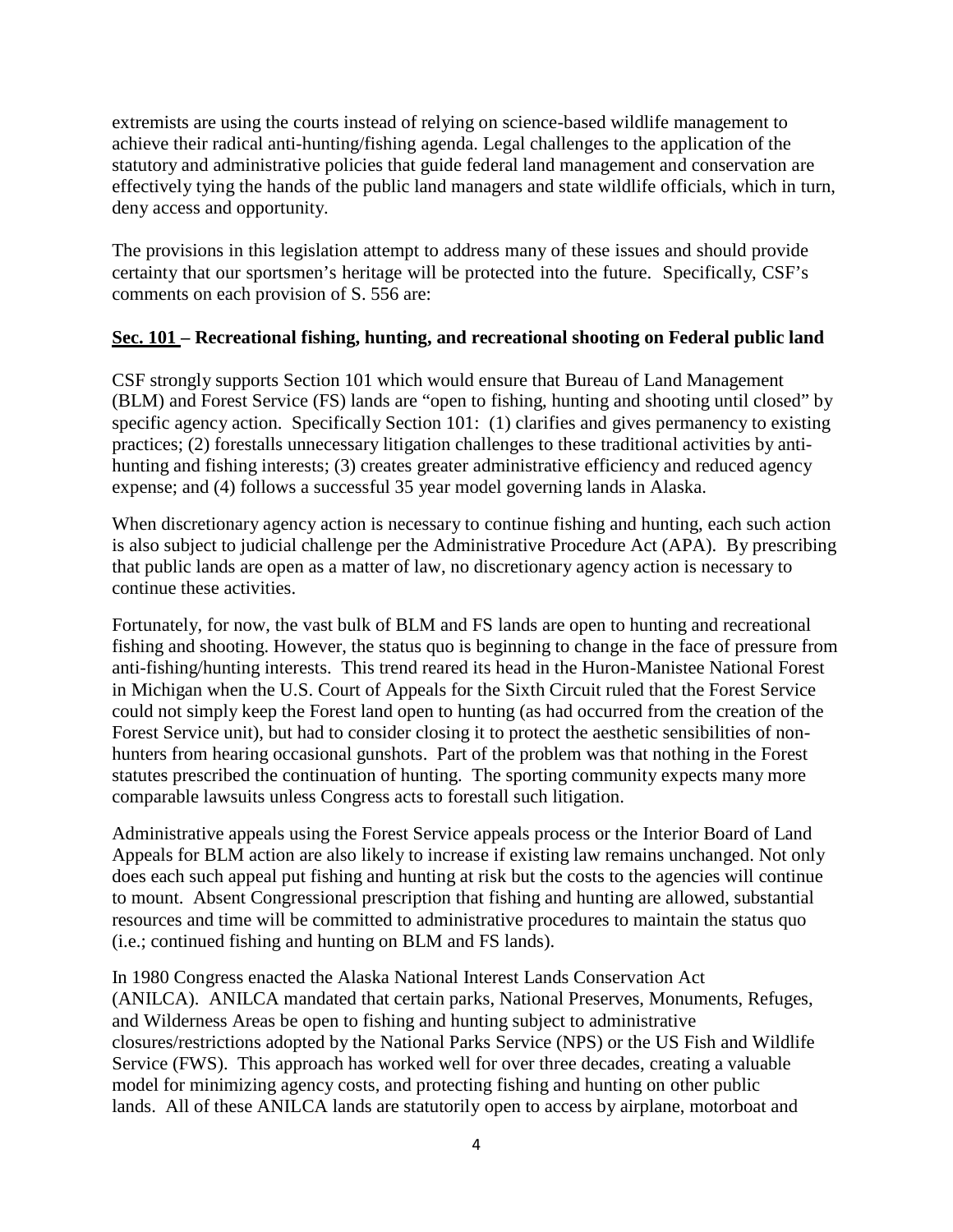snow machine until closed or restricted by subsequent specific agency action. This simple statutory model, which can be replicated nationally, has worked well for 35 years generating only a single lawsuit in all that time.

The need to expressly provide for fishing and hunting on BLM and FS lands is also supported by the National Wildlife Refuge System Improvement Act signed into law by President Clinton in 1997. Even though many of these FWS units were open to hunting, a number of legal challenges were filed against the openings on the grounds that the law did not expressly provide for hunting on "refuges." Just like BLM and FS lands, the older FWS statutes did not specifically provide for hunting or designate it as a legitimate activity because when enacted, there was no antihunting movement. A broad bipartisan coalition in Congress fixed the problem by expressly finding that hunting was a legitimate activity on refuge lands, made fishing and hunting "priority public uses" of these lands, and directed FWS to "facilitate" fishing and hunting.

Similarly, it is time for Congress to provide these same assurances to public lands administered by the BLM and FS.

## **Sec. 102 - Annual permit and fee for film crews of 5 persons or fewer**

CSF also supports Section 102 but has two minor suggestions for improvements. The legislation directs the Secretaries of the Interior and Agriculture to require that film crews of five or fewer, who are engaged in "commercial filming," purchase a \$200 annual permit to operate on federal lands and waterways administered by the Secretaries.

Enacted on May 26, 2000, Public Law 106-206 directed the Secretaries of the Interior and Agriculture to require a permit and establish a "reasonable fee" for commercial filming activities. Subsequently, each land management agency subject to PL 106-206 completed an individualized rulemaking tailored to compliance with its unique missions and authorities. Unfortunately, the end result was significant uncertainty and confusion among outdoor industry production and publication companies regarding which rule applied to which lands as well as to whether certain activities would be classified as journalism or commercial.

Section 102 would provide consistency and certainty for a number of companies in the sportsmen's community who produce television shows, movies and publications about hunting, shooting, fishing and conservation.

CSF would welcome an opportunity to work with the Committee to address two minor issues. First, the vast lion's share of filming crews made up of five or less people are creating television and print materials that promote the natural, historic and recreational values on our public lands. This increases visitation to and support for, our public lands. As an incentive to encourage more of these benefits we suggest the Committee consider removing the annual \$200 fee to obtain the permit required for film crews of five or less.

Second, we would welcome an opportunity to work with the Committee, members of the media, production companies and publishers to develop language that clearly delineates which activities are defined as being commercial production and which are journalism. This would create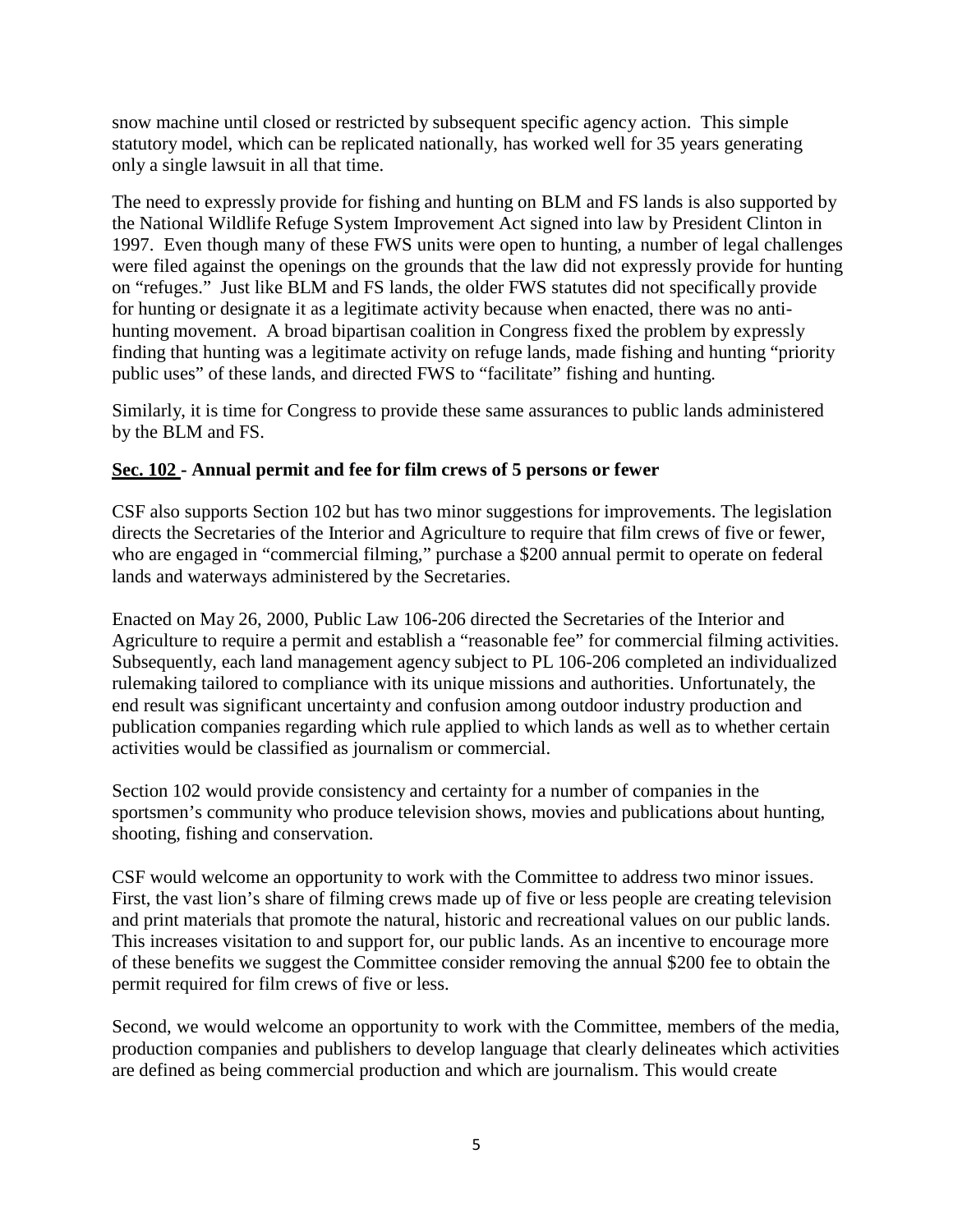certainty and remove confusion for those engaged in both commercial and non-commercial activities.

## **Sec. 103 – Federal action transparency**

Section 103 is the result of a breakthrough on the longstanding issue of environmental litigation. Even though it is a modest provision that merely establishes a public record of the costs and circumstances of litigation against the government, its bipartisan authorship and passage last year through the House of Representatives on voice votes without dissent show that it is a strong step forward.

Though differences on this topic have previously run deep, agreement is rising to the surface, starting with the plain fact that litigation has become a regular step in the process of managing wildlife habitat on federal trust lands. Like every other step in the decision-making process, and every aspect of the science involved, litigation must be understood and interpreted so we can all be sure of the best outcomes.

The concerns with litigation are, from one point of view, that litigation too often needlessly impedes the work of conservation agencies, leaving wildlife and habitat to neglect. From another view, lawsuits are necessary in order to ensure conservation. Either way, there is a problem. Whether the problem is that agencies are vulnerable in court, or that they belong in court, we need to know why. We need to establish the basic facts, and this is the purpose of this provision.

Section 103 amends two programs: the Judgment Fund and the Equal Access to Justice Act. The former is an unlimited appropriation that, in essence, pays money that the government owes someone, for example, if the government is found liable for cash damages. The latter, the Equal Access to Justice Act, reimburses the legal fees of plaintiffs who sue the government. The details of how each program works are difficult to track because data on how much money is spent and why are practically unavailable. What scant data that exists is neither reliable nor published, according to the Government Accountability Office. Section 103 ensures these facts are systematically collected and routinely published for easy review.

Both the Judgment Fund and the Equal Access to Justice Act also apply outside of wildlife conservation in cases involving personal disputes between citizens and the government. These private-interest cases differ from the public-interest environmental lawsuits and, therefore, in respect for matters of private interest, Section 103 carefully preserves all private personal information as guarded by law or court order, while publicizing the appropriate facts about how these programs function.

## **Sec. 104** - **Bows in the Parks**

This would authorize the lawful transportation of bows and crossbows across National Park Service lands. This common sense provision would allow hunters and recreational archers to transport bows and crossbows in any unit of the National Park provided they remain in the vehicle transporting them and are stored in a manner that renders them "not ready for immediate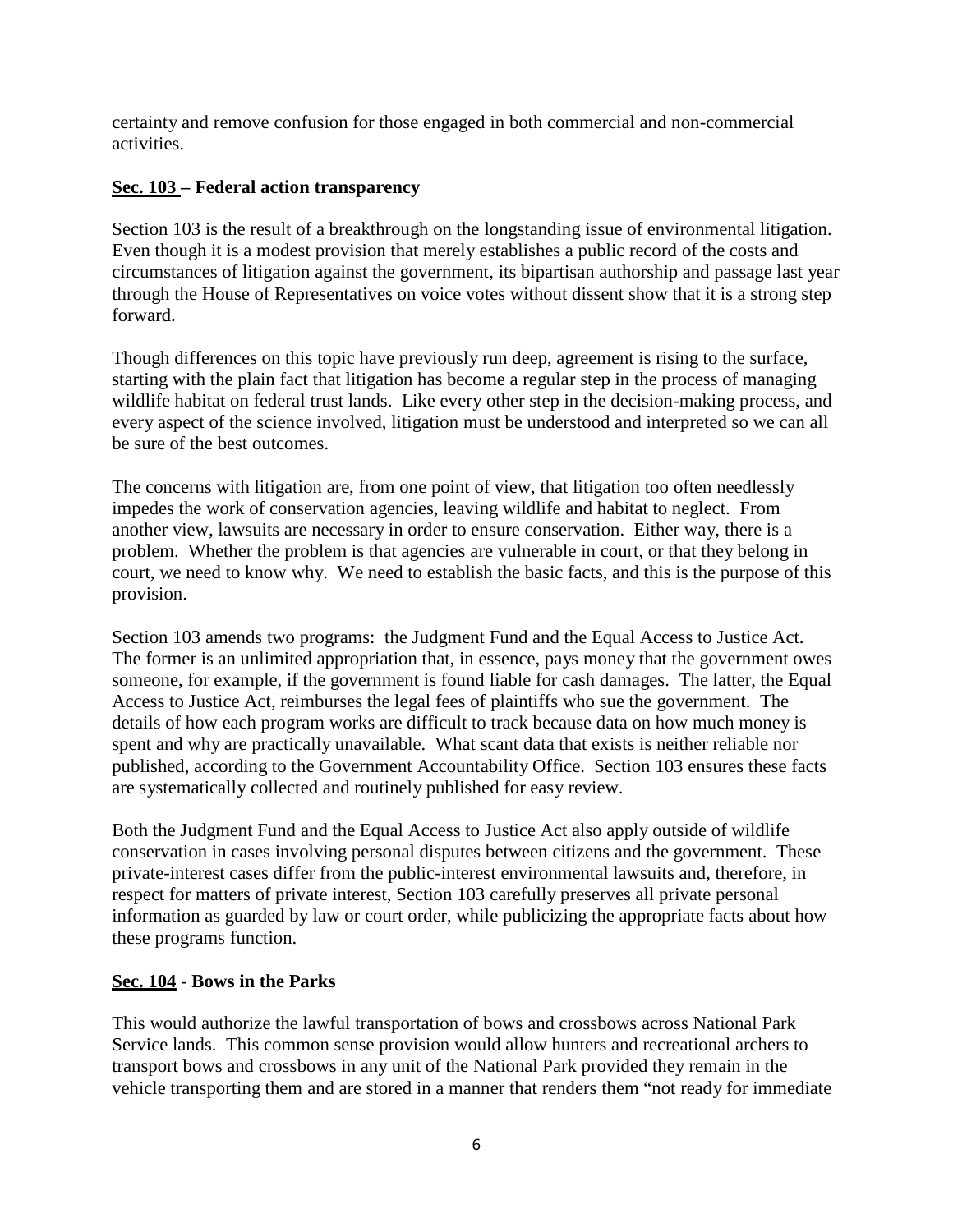use." In addition, the provision requires that possession of the bows being transported be in compliance with the state law in which the National Park unit is located.

Sportsmen may already lawfully transport firearms in vehicles across units of the National Park System. This bill extends the same protections to bow hunters and recreational archers travelling through National Parks or accessing adjacent lands through National Park lands while also removing an unnecessary restriction that currently deprives the transportation of archery equipment in National Parks.

## **Sec. 201 – Availability of Land and Water Conservation Fund for recreational public access projects**

Federal public lands are an important destination for many Americans, including hunters and anglers. Nearly half of all hunters conduct a portion of their hunting activity on these lands. However, numerous reports verify access to Federal land is problematic in a number of areas. In fact, a 2004 report to the House Appropriations Committee concluded that more than 35 million acres of FS and BLM land have inadequate public access.

Often referred to as, 'Making Public Lands Public,' this provision would make available funds from within the Land and Water Conservation Fund (LWCF) to be used by the U.S. Forest Service, Bureau of Land Management, U.S. Fish and Wildlife Service, and the National Park Service to open or improve access to existing Federal lands for hunting, fishing and other recreational purposes. Not less than 1.5% of the funds appropriated annually from LWCF or a minimum of \$10 million, whichever is greater, will be made available to secure public access through easements, rights-of-way, or fee title acquisition from willing sellers.

Similar legislative language was offered during House consideration of the FY 2013 Interior appropriations bill and was adopted by voice vote. In 2010, this language passed the House in an overwhelming bipartisan vote of 404-1. Additionally, both the Forest Service and the BLM included \$2,000,000 for recreational access in the President's budget in FY2015, which our community strongly supported.

## **Sec. 202** - **Identifying opportunities for recreation, hunting and fishing on Federal land**

As noted, public polling consistently demonstrates that access to public lands is one of the primary barriers to recruiting and retaining hunters, anglers and recreational shooters. This is particularly the case in the Western United States where far too many federal public lands are closed to access unnecessarily.

In some cases, these unnecessary barriers exist due to physical obstacles, such as when land ownership patterns result in federal public lands becoming an island surrounded by private land. In other cases, access is precluded as an unintended consequence of certain regulatory or federal management actions. There are also cases where public lands access is denied simply because federal agencies haven't been directed to identify lands where access should occur and to find ways to create that access.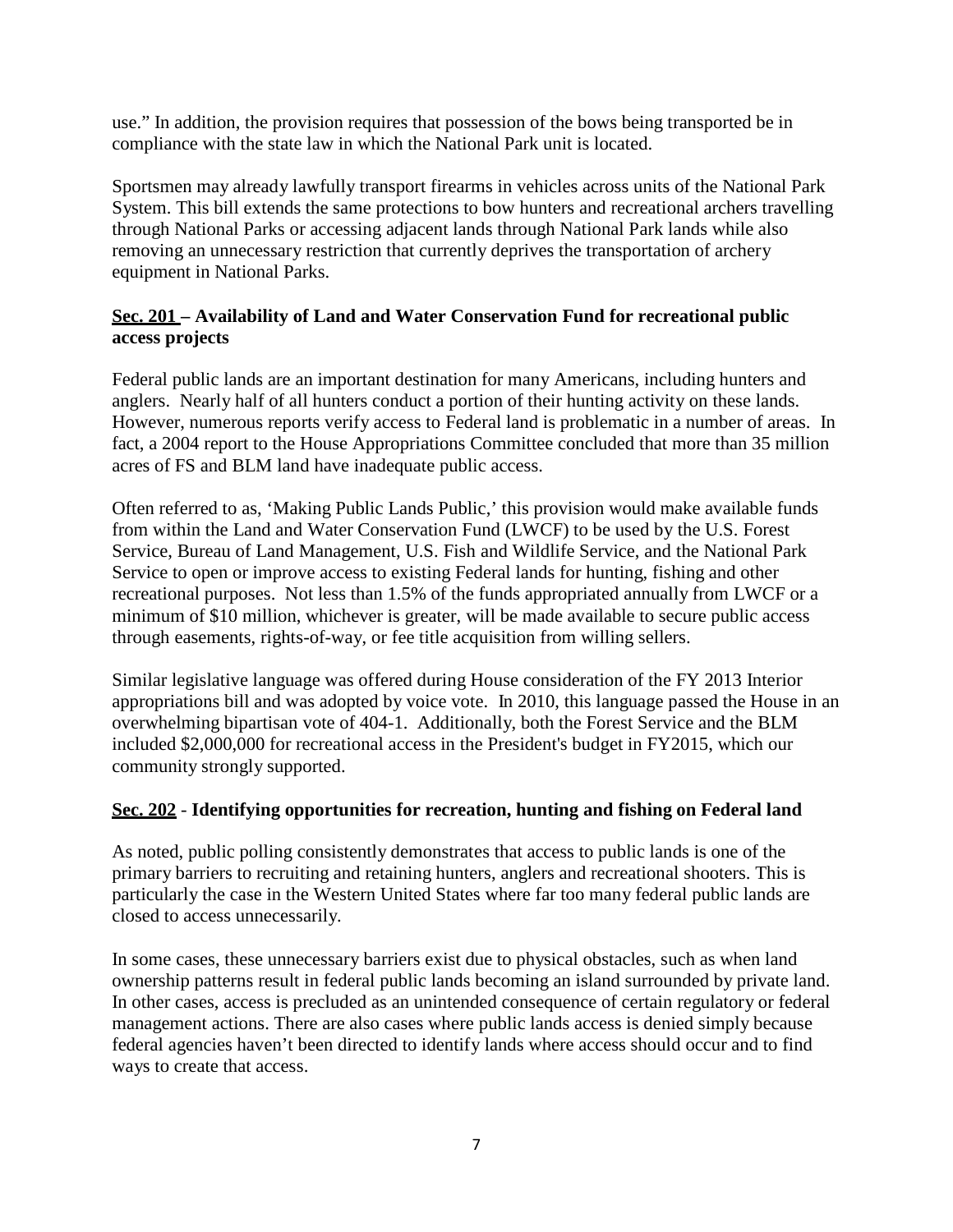Section 202 includes a number of provisions to remove these barriers to access, including:

- 1) A requirement that federal land management agencies identify high priority lands under their jurisdiction that have a significant potential for hunting, fishing, or other recreational use but lack a reasonable public routes to access them;
- 2) A requirement that the named land management agencies develop options for creating access to priority parcels and identify the actions needed to secure access in a manner that minimizes impacts to wildlife habitat and water quality.

It should also be noted that the sponsor of Section 202 has gone to great lengths to ensure that this legislation will not result in violations of privacy or private property rights for landowners adjacent to the federal public lands in question. CSF believes that Section 202 will effectively achieve these important objectives as currently drafted.

By taking these simple, common sense actions, federal agencies will begin to untangle a complex web of barriers to federal lands access that are currently barring hunters, shooters, anglers and other taxpayers from undertaking the pastimes they love on our nation's public lands.

## **Sec. 203** - **Federal Land Transaction Facilitation Act**

The Federal Land Transaction Facilitation Act (FLTFA) is a western federal lands program that facilitates the sale of strategic federal lands of marginal value by the BLM in order to provide funding for high-priority land conservation. The program has a proven track record of simultaneously addressing the burden placed on American taxpayers that results from excess properties that provide little or no public benefit in a manner that allows land management agencies to acquire properties with exceptional wildlife, scenic and recreational values.

Supported by a diverse array of over 150 groups including, conservation organizations, outdoor industry, land trusts, historic preservation trusts, among others, FLTFA's authority expired in 2011. Between 2000 and 2011, FLTFA resulted in BLM selling 27,200 acres of low-priority lands and Federal agencies acquiring 18,100 acres of high-priority lands, which was a ratio of 3 Federal acres sold for every 2 Federal acres acquired.

CSF is supportive of Section 203.

## **Summary**

In summary, this is a common sense, non-controversial bill, with bipartisan support, that is good for conservation and preserves our outdoor heritage. It is also good for the American economy, especially for rural communities that surround our treasure of public lands and waters. With an ever increasing population, perhaps most importantly, it provides clarity and certainty that access to our federal lands and waters will remain available for hunting, recreational shooting and fishing, and other outdoor recreational pursuits for generations to come.

We thank the sponsors of this important bill for their leadership, and pledge to work with them to get this passed by the US Senate and enacted into public law. Thank you.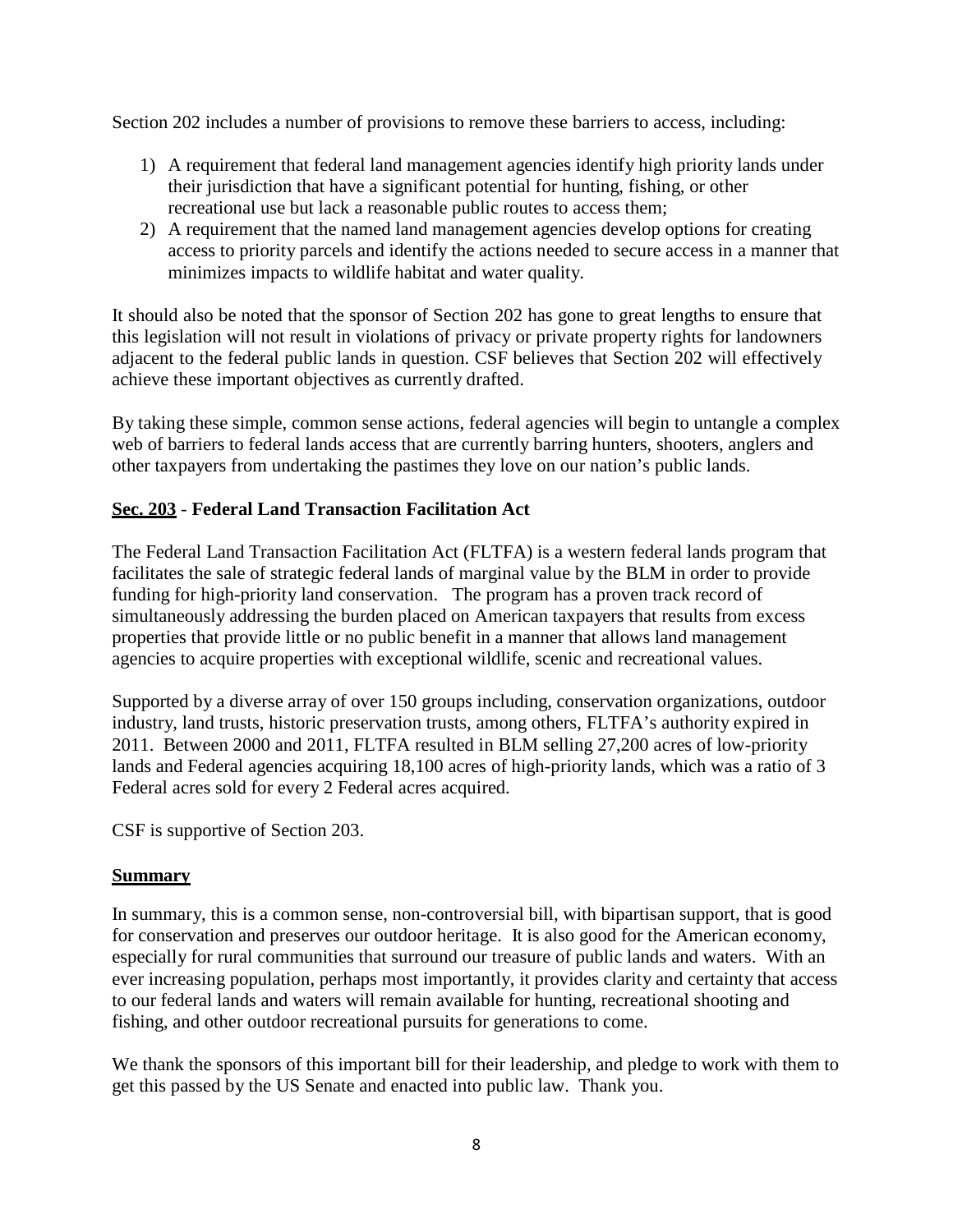American Fly Fishing Trade Association \* American Sportfishing Association \* Archery Trade Association \* Association of Fish and Wildlife Agencies \* B.A.S.S. \* Bear Trust International Berkley Conservation Institute \* Boone and Crockett Club \* Bowhunting Preservation Alliance Camp Fire Club of America \* Catch-A-Dream Foundation \* Coastal Conservation Association Congressional Sportsmen's Foundation \* Council to Advance Hunting and the Shooting Sports Dallas Safari Club \* Delta Waterfowl Foundation \* Ducks Unlimited \* Houston Safari Club International Game Fish Association \* Izaak Walton League of America \* Masters of Foxhounds Association \* Mule Deer Foundation \* National Marine Manufacturers Association \* National Shooting Sports Foundation \* National Trappers Association \* National Wild Turkey Federation North American Bear Foundation \* North American Grouse Partnership \* Orion – The Hunter's Institute \* Pheasants Forever \* Pope and Young Club \* Quail Forever \* Quality Deer Management Association \* Rocky Mountain Elk Foundation \* Ruffed Grouse Society \* Safari Club International \* Texas Wildlife Association \* Theodore Roosevelt Conservation Partnership Tread Lightly! \* Trout Unlimited \* U.S. Sportsmen's Alliance \* Wild Sheep Foundation Wildlife Forever \* Wildlife Management Institute Wildlife Mississippi

February 26, 2015

Dear Senator:

On behalf of our organizations, which represent millions of hunters, anglers and wildlife enthusiasts, we are writing to express our strong support for the *Bipartisan Sportsmen's Act of 2015* (S.405) and to seek your formal support for this historic legislation.

Recently introduced by Congressional Sportsmen's Caucus (CSC) members Senators Lisa Murkowski and Martin Heinrich along with CSC Co-Chairs Senators Jim Risch and Joe Manchin III and Vice Chairs Deb Fischer and Heidi Heitkamp, S.405 is a bipartisan package of pro-sportsmen's legislation that will expand, enhance and protect America's hunting, fishing and conservation heritage.

In order to avoid the timing challenges that stalled passage of the widely supported *Bipartisan Sportsmen's Act* last year, we are urging the Senate to pass S.405 in the first half of the 114<sup>th</sup> Congress. A strong demonstration of the far-reaching, bipartisan support for this legislation will be helpful to expeditiously securing committee and floor consideration of S.405 in a manner consistent with this timeline.

To that end, we respectfully request that you join the growing coalition of Senators, already bound by a shared commitment to enacting this historic legislation, by cosponsoring the *Bipartisan Sportsmen's Act of 2015.* To be added as a cosponsor of S. 405, please contact Chris Kearney in Senator Murkowski's Office at: [christopher\\_kearney@energy.senate.gov](mailto:christopher_kearney@energy.senate.gov) or Maya Hermann in Senator Heinrich's office at: [Maya\\_Hermann@heinrich.senate.gov.](mailto:Maya_Hermann@heinrich.senate.gov)